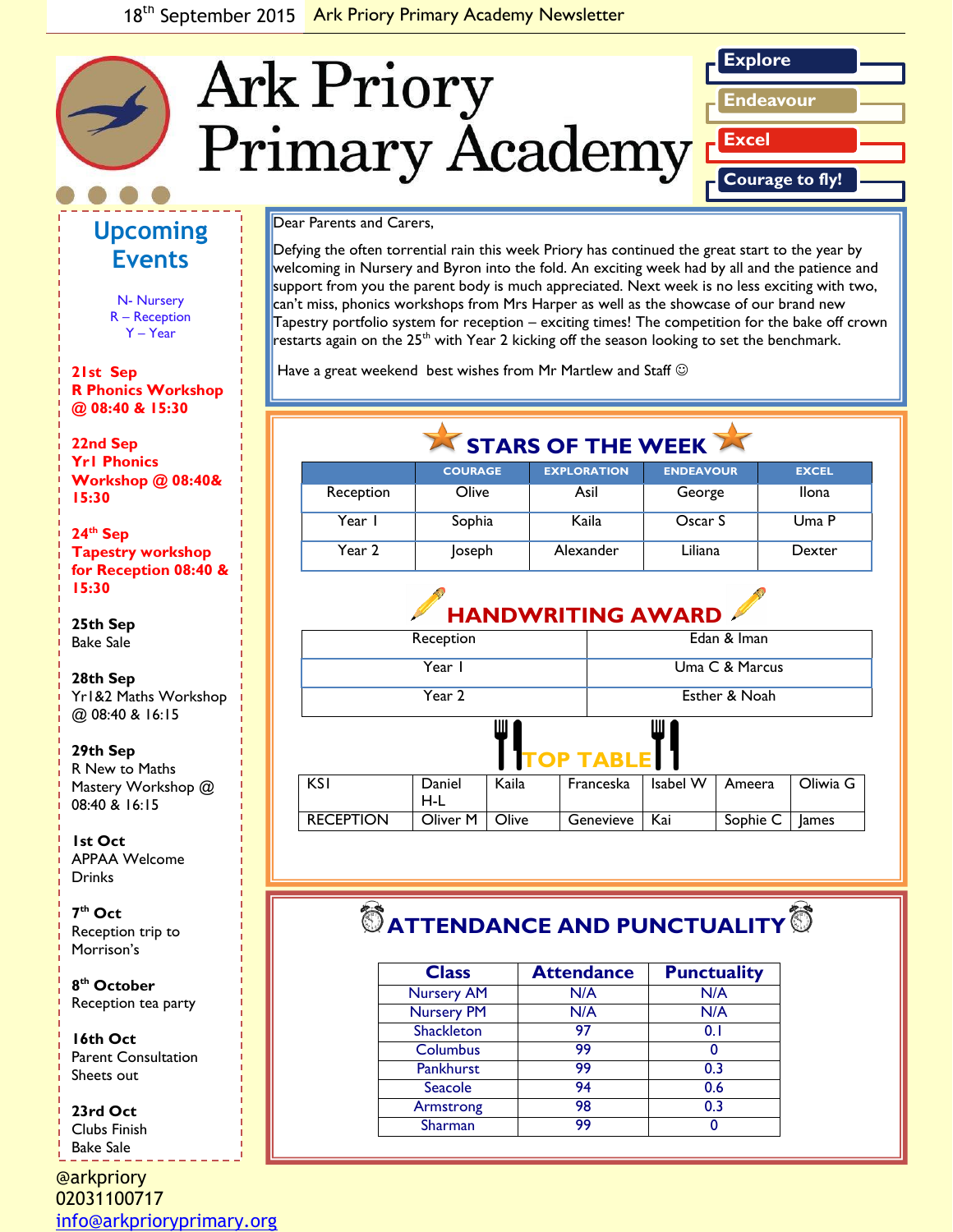## TOPICS NEXT WEEK...

| Year Group     | <b>Mathematical Concept</b> | <b>Book/English Concept</b>       |
|----------------|-----------------------------|-----------------------------------|
| <b>Nursery</b> | Shape Recognition           | Owl Babies                        |
| Reception      | African Princess            | <b>Embedded Counting within 3</b> |
| Year I         | Applied Numbers to 10       | Have you filled a Bucket?         |
| Year 2         | Number to 100               | Variety of biographies            |

### **Notices**

**Dismissal** – Due to the addition of Ark Byron as well as the increasing size of our own academy as of Monday we will continue trialling dismissing classes from the outside area. Reception will continue to be dismissed from their own gates, but Years 1 and 2 will be dismissed from the bottom of the playground area. If there is rain this process will be conducted from the hall.

**Violin** – Violin lessons began this week for Year 2 and will be held weekly on a Monday. Year 1 auditions are currently taking place over the next few weeks on a Wednesday. If your child is selected to learn the violin you will receive a letter with full details.

**WisePay Accounts** – All Reception parents and parents of new children to the Academy in Years 1 and 2 will receive confirmation letters next Monday with details of their login and user name for WisePay. This system is used to pay for trips and clubs.

### **BIKES – PLEASE NOTE THE RIDING OF BIKES, SCOOTERS AND ALL OTHER SUCH MODES OF TRANSPORT IS NOT ALLOWED PAST THE ENTRY GATE, EITHER BEFORE OR AFTER SCHOOL – we have had accidents outside academy hours and do not wish for anyone to come to harm.**

**School Council and Playground Buddies** –At the end of next week Year 1 and 2 elections and nominations will be held for these roles. If your child is interested in either position, please help them to come up with some ideas for how they can help the academy and embody the values i.e. what will they do to support children endeavouring etc…and provide some opportunities for public speaking.

**Water Bottles** – Several children are still not bringing in a water bottle for use during the academy day. Keeping hydrated increases concentration and supporting a healthy lifestyle. Please ensure the bottle is clearly labeled and no larger than 500ml.

**Clubs** – The children have enjoyed the first week of club participation and explored the new range of activities on offer.

**Reception** – Please can all reception children supply a family photo for the classroom display – thank you. There will be a trip to Morrison's on the 7<sup>th</sup> October (parent helpers required) and the reception tea party will be on the 8<sup>th</sup> October @ 3.00pm

**Choir** – the school will be starting a choir as an additional lunch time activity once a week – if your child wishes to audition they will be given the opportunity next week.

**Vaping** – Please note- the Ark Priory site is completely nonsmoking – INCLUDING vaping both inside and along our frontage. Your cooperation is much appreciated.

**MFL** – Spanish lessons will begin next week for all children.

**SATS Workshop** – there will be a SATS workshop for ALL year 2 parents on the 7<sup>th</sup> October at 09:00 and 16:00 attendance is compulsory – there will be no childcare provision.

**Lost Property Box** – this can be found in the academy office